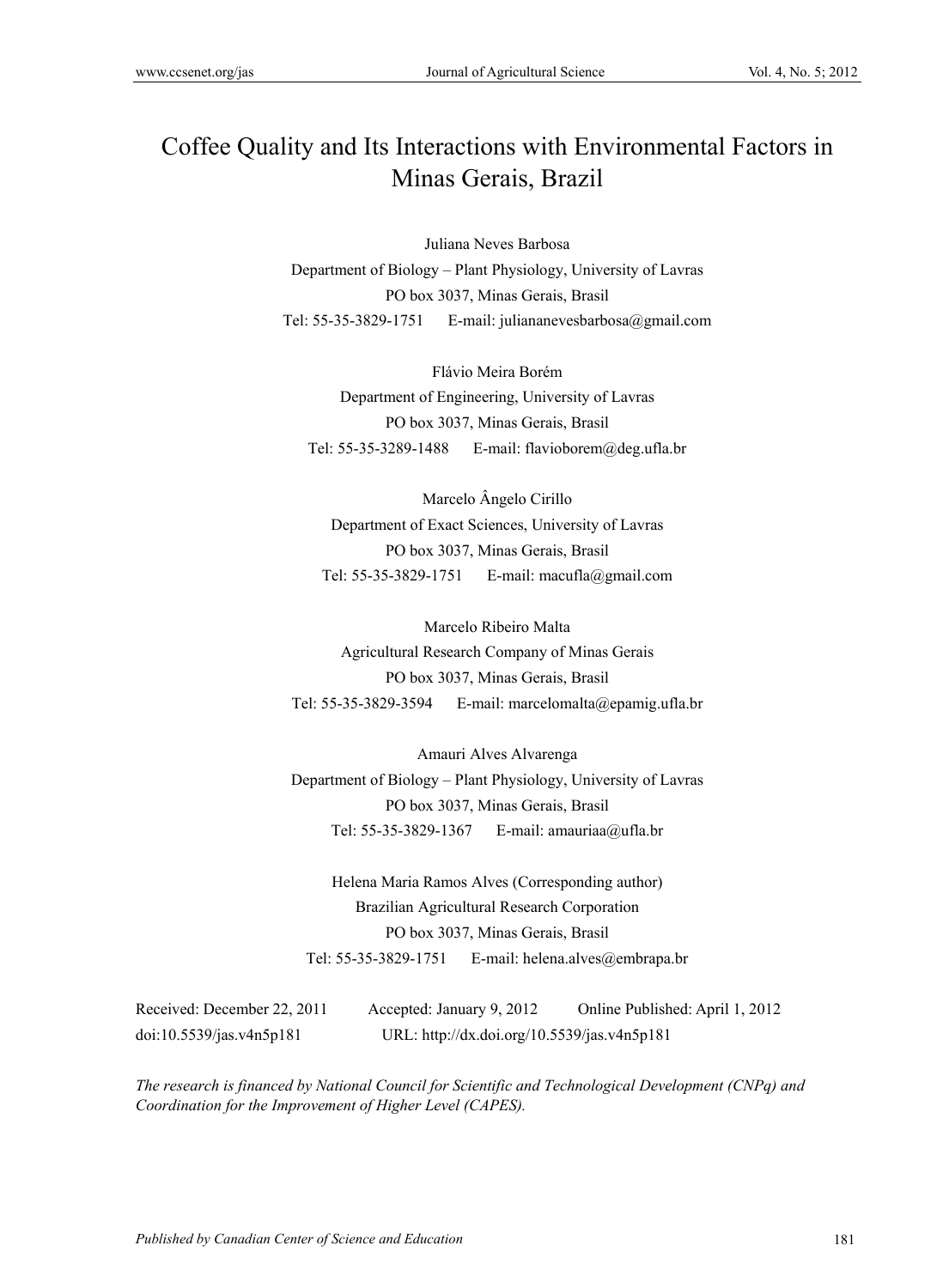# **Abstract**

The aim of this work was to assess the geographic distribution of coffee quality in Minas Gerais state, Brazil, and to study its interactions with chemical and environmental factors. Correlations between environmental factors, chemical compounds and sensory quality of participants of the Minas Coffee Quality Contest were made through Principal Component Analysis and Biplot Graphics. The results showed discriminations of high and low scores as a result of environmental variables, demonstrating a strong influence of temperature, rainfall, altitude and latitude on the quality of the coffees studied. In addition to the environmental characteristics, the chemical compounds trigonelline, caffeine, and especially the acid-5-cafeiolquinic were also relevant in discriminating the scores obtained through sensory analysis. This work is an initial indication of the factors that determine the quality of coffees produced in Minas Gerais.

**Keywords:** Coffee, Quality, Latitude, Altitude, Environment

# **1. Introduction**

Brazilian coffee is mostly produced in the states of São Paulo, Espírito Santo, Bahia, Paraná, Rondônia and Minas Gerais, and coffee from each state has its own characteristics based on the environment and technological aspects of production. Minas Gerais is located in the Southeast region of Brazil, between the parallels 14º 13' 57'' and 22º 55' 47'' latitude South and between the meridians 39º 51' 24'' and 51º 02' 56'' longitude West, completely within the intertropical zone. With a territorial area of 582,586 km<sup>2</sup>, Minas Gerais makes up 6.9% of the total area of Brazil and stands out as the country's largest coffee producer with a stake of 50.99% of the coffee produced in Brazil (Companhia Nacional de Abastecimento, 2008; Fundação Centro Tecnológico de Minas Gerais, 1983).

Its large territorial size and environmental variety makes it possible for the state of Minas Gerais to produce quality coffees with a great diversity of flavor and aroma. These differences are related to the particular characteristics of each municipality, mainly the climate variations, altitude and production systems.

Minas Gerais coffee lands are divided into the following four main macro-environments: Sul de Minas (South/Southwest region of the state), Matas de Minas (Zona da Mata and Rio Doce regions), Cerrados de Minas (Triangulo Mineiro and Alto Paranaiba regions) and Chapadas de Minas (Vale do Jequitinhonha and Mucuri regions).

Both domestic and international coffee markets have a growing demand for specialty coffees. Consumers seek exceptional taste and aroma as well as balanced characteristics of sweetness, acidity and body. In addition to the sensory qualities of the coffee, there is also a great interest in products with marketable characteristics of production environment and geographic location (Rodrigues et al., 2009).

Each year the state government, in partnership with the Minas Gerais Rural Technical Assistance Corporation (Empresa de Assistencia Técnica Rural de Minas Gerais – EMATER) and the Federal University of Lavras (Universidade Federal de Lavras – UFLA), holds the Minas Coffee Quality Contest. This initiative seeks to improve the quality and increase the market value of products produced in Minas Gerais by rewarding the competitors that submit the best coffee (based on physical and sensory characteristics).

The flavor and aroma of coffee are affected by the presence of various volatile and nonvolatile chemical constituents, such as proteins, amino acids, fatty acids and phenolic compounds, and also by the action of enzymes on some of these components. In addition to the chemical composition of the coffee, post-harvest processing also influences the final quality and characteristics of the product. Environmental factors, such as altitude and rainfall, have been highlighted as contributing to the quality of the coffee beverage, but further studies are needed to investigate additional environmental characteristics that affect coffee quality (Rodrigues et al., 2009; Avelino et al., 2002; Avelino et al., 2005; Decazy et al., 2003).

The aim of this work was to study the geographic distribution of the coffee in the Minas Coffee Quality Contest in 2007; also of interest was the relationship between the sensory quality and the chemical compounds trigonelline, caffeine and 5-caffeoylquinic acid (5-CQA) and the environmental characteristics of the municipalities of the 60 samples that were finalists in this contest.

# **2. Materials and Methods**

# *2.1 Description of the Minas Gerais Coffee Regions*

The environmental characteristics of the state of Minas Gerais were described in the Ecological and Economic Zoning of the State – ZEE (Scolforo et al., 2008). This publication provided a macro-diagnostic description with the aim of subsidizing the management of different regions of the state according to socio-economic and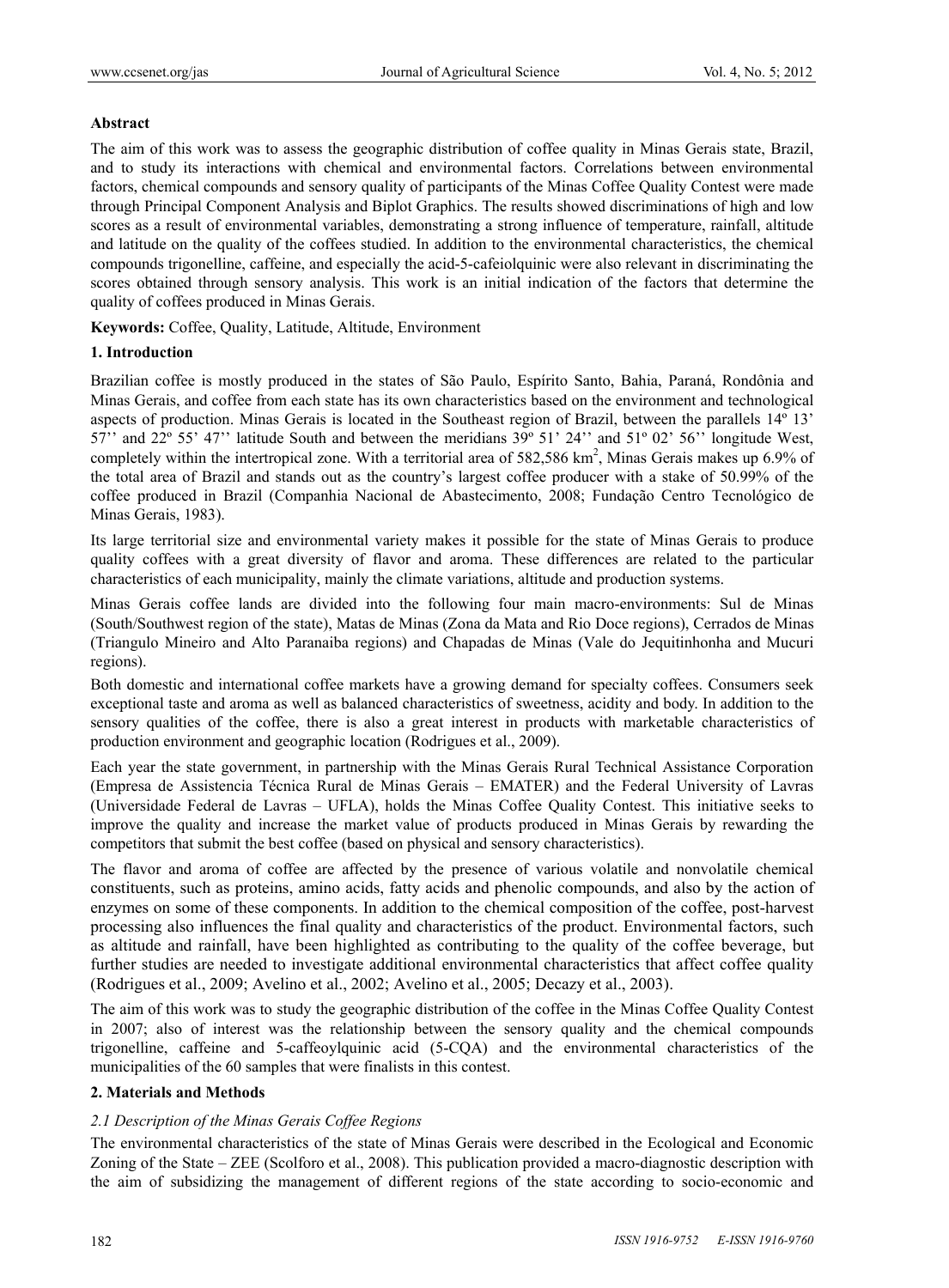environmental sustainability criteria. The description provided in the ZEE provides a relevant basis for this paper.

The southern region of Minas is composed of the geographical areas limited by the parallels 21º 13' to 22º 10' latitude South and 44º 20' to 47º 20' longitude West. This region is characterized by high altitudes, ranging from 700 to 1200 m, and a humid climate (climate classification between types B2 and B3 according to Carvalho et al., 2008), which is predominant in a large part of the region (Minas Gerais, 2008; Fundação Centro Tecnológico de Minas Gerais, 1983). According to the classification system of ABIC, Brazilian Association of Coffee Industry (Associação Brasileira da Indústria de Café, 2009), the types of coffee produced in this region have moderate body and sweetness, with medium to high concentrations of citric acid.

The region Cerrados de Minas is composed of the geographical areas limited by the parallels 16º 37' to 20º 13' latitude South and 45º 20' to 49º 48' longitude West. This region is characterized by highland areas with altitudes ranging from 820 to 1100 m and a humid climate (type B1 according to Carvalho et al., 2008) in the largest part of the region (Minas Gerais, 2008; Fundação Centro Tecnológico de Minas Gerais, 1983). According to the ABIC classification (Associação Brasileira da Indústria de Café, 2009), the coffee Pulped Natural has excellent aroma and sweetness, is full-bodied and has good presence.

The Matas de Minas region is composed of the geographic areas limited by the parallels 40º 50' to 43º 36' latitude South and 18º 35' to 21º 26' longitude West and is characterized by mountainous areas, with altitudes ranging from 400 to 700 m. Annual rainfall rages between 1077 and 1647 mm and climatic types vary from humid to dry sub humid (types B1, B2 B4 and C1, C2 according to Carvalho et al., 2008). The coffee produced in this region is characterized by having good body, with moderate acidity and sweetness (Minas Gerais, 2008; Fundação Centro Tecnológico de Minas Gerais, 1983; Associação Brasileira da Indústria de Café, 2009).

The Chapadas de Minas region is composed of the geographic areas limited by the parallels 17º 05' to 18º 09' latitude South and 40º 50' to 42º 40' longitude West. It is characterized by areas with high ridges, with elevations around 1099 m, and by annual rainfall averages that vary from 700 to 1300 mm. The region is free of frost and the weather is subdivided into the Dry Sub-humid and Semi-arid climatic types (types C1 and D, according to Carvalho et al., 2008). The coffee in this region has consistent aroma and beverage characteristics as well as balanced body and acidity (Minas Gerais, 2008; Fundação Centro Tecnológico de Minas Gerais, 1983; Associação Brasileira da Indústria de Café, 2009)

The coffee regions of Minas Gerais have also been described by Rios (1997) in the form of a map, which has been adapted for this study as shown in Fig. 1.

## *2.2 The Minas Gerais Contest on Coffee Quality*

This work was carried out with data from the IV Minas Coffee Quality Contest (IV Concurso de Qualidade dos Cafés de Minas) held in 2007. Only coffee samples from the species *Coffea arabica* L., type 2 or better (according to the Normative Instruction nº 8 of the Brazilian Agriculture Ministry, Brasil, 2003) were accepted for the contest. The coffee beverage was required to be soft or superior, sieve 16 or above, with a maximum leakage of 5% and a maximum water content of 11.5%. The contest received coffee from everywhere in the state, and the samples were classified geographically according to the original municipality. The coffee samples underwent several stages of evaluation and classification. Samples were separated into two categories: natural coffee and cherry parchment coffee. The physical aspects of the samples were evaluated in the first stage, and the sensory attributes were evaluated from the second stage on. Each evaluation was conducted by a judging panel composed of at least ten classifiers and tasters. The sensory analysis was carried out according to the Brazil Specialty Coffee Association - BSCA (2007) methodology, which evaluates the beverages based on taste, aroma, body, acidity, sweetness and fragrance and gives marks from 0 to 100. The contest data were provided by EMATER in the form of an electronic spreadsheet containing the following information about the samples: the municipality, category and evaluation score. In the 2007 edition, the total number of coffee samples registered in the contest was 1161.

## *2.3 Description of the Sensory Analysis in the Quality Contest*

The samples were roasted to a medium roast, and the color of toasted grains was monitored with the help of a hard Agstron 45. After grinding and straining through a sieve (15 mesh) for uniformity of size, samples were weighed into 10-gram aliquots of coffee and prepared for the tasting table.

Sensory analysis was conducted by four assessors who were accredited by the BSCA. Samples were labeled with codes for analysis by the assessors. Each taster agreed to assess, on average, forty samples in the morning and forty samples in the afternoon, following a mid-day gap in the contest. The tasters used a sequence of samples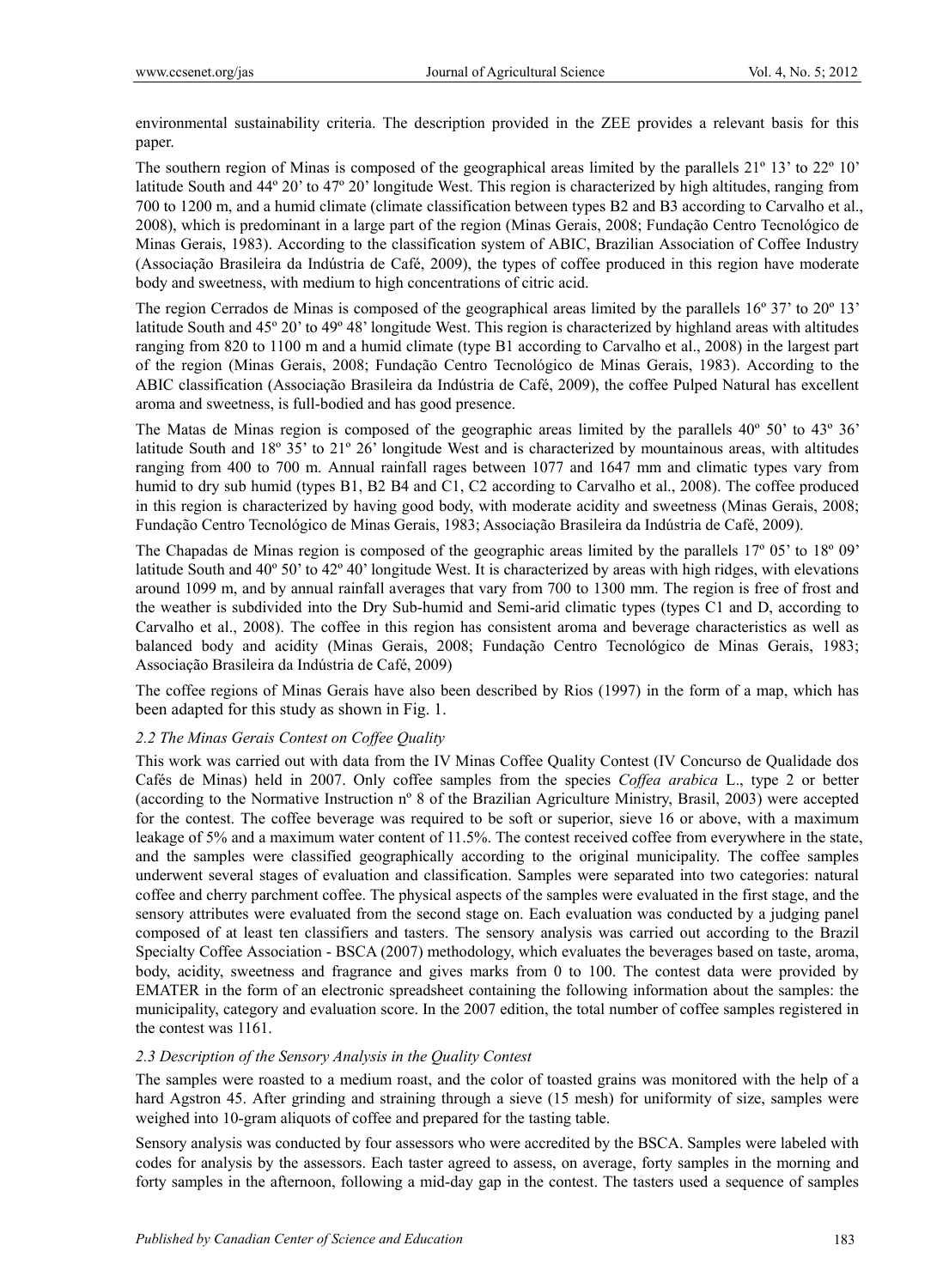for tasting and individually recorded scores and observations.

By assigning a range of points, the tasters evaluated the aroma of the coffee in three parts: dry powder, crust and infusion. They then evaluated the coffee based on 9 attributes and assigned a point score, which indicated whether the coffee had sensory characteristics that fell into the class of specialty coffees; the attributes for assessment were clean cup, sweetness, acidity, body, flavor, aftertaste, uniformity, balance and overall score. The coffees selected as finalists obtained scores above 80 points.

#### *2.4 Geographical Distribution and Environmental Characteristics of the Samples in the Contest*

The Geographic Information System open source TerraView (Note 1), was used for the environmental characterization and analysis of the spatial distribution of the samples studied. The 1161 samples were evaluated spatially based on the geographic location (latitude and longitude) of the town where they originated. Using the GIS, the data were integrated with the state of Minas Gerais digital geographic base, made available by the GeoMinas (Minas Gerais, 2009). The temperature, rainfall and humidity index data were generated by the ZEE (Carvalho et al., 2008) in Geotiff format.

## *2.5 Chemical Analysis: Trigonelline, Caffeine and 5-CQA*

Among the samples approved in the fourth stage of the contest, 60 finalists' samples were randomly selected for chemical analysis of the following compounds: trigonelline, caffeine and 5-CQA.

The choice of these 60 finalists' coffee samples was based on a sampling plan that included 30 samples from each processing category (natural and cherry parchment). In each group of 30 samples, 15 coffee samples with scores over 80 points and 15 with scores below 75 points were selected. The samples were geo-referenced with a GPS using the geographic coordinates of each of the participants' farms.

The chemical analysis was carried out in the Soil and Plants Nutrition Laboratory of the Institute of Agricultural Research of Minas Gerais (EPAMIG - Empresa de Pesquisa Agropecuária de Minas Gerais), located in Lavras, Minas Gerais. The non-volatile compounds caffeine, trigonelline and 5-CQA were measured by high-performance liquid chromatography (HPLC) according the method of Malta and Chagas (2009). For the extraction, 0.5 g samples of ground raw coffee diluted in boiling distilled water were used. The extract was then filtered with a Qualy® filter paper. A second filtration with a 0.45 µm Millipore membrane was performed before the HPLC readings. The measurement of the chemical compounds was performed with a Schimadzu chromatograph, with a diode array detection system (model SPD-M10A), C18 chromatography column (250 x 4.6 mm, 5 μm), and using a wavelength of 272 nm. The mobile phase consisted of a water: acetic acid ratio of 20:80:1, with 1 mL min-1 flux. For the identification and quantitative analysis, a standard curve was prepared using standards of caffeine, trigonelline and 5-CQA.

## *2.6 Principal Components Analysis (PCA) of the Chemical, Environmental and Sensory Quality Variables*

The data were grouped in an electronic spreadsheet according to their town, category, latitude, longitude, altitude, temperature, rainfall, humidity index, trigonelline, chlorogenic acids, caffeine and sensory analysis scores.

Multivariate techniques, such as principal components analysis, were used (Johnson & Wichern, 2007) and the results were displayed as biplot graphics (Isaaks & Srivastana, 1989).

The purpose of these techniques was to study the chemical and environmental variables that are important in contributing to the scores obtained in competition. The main objective of this multivariate analysis was to reduce the dimensionality of the original set of variables, with the least possible loss of information and to allow the grouping of similar characteristics through graphic dispersions in a bi- or tri-dimensional space (Mingoti, 2005).

#### *2.7 Geostatistic Analysis*

The spatial dependence (based on the variables of altitude, latitude and longitude) of the scores obtained in the first stage of the contest was studied with the geostatistics program, R, using the Package GeoR (Note 2).

#### **3. Results and Discussion**

## *3.1 Relationship between Altitude, Latitude and Coffee Quality*

The results show that the distance between the spatially correlated samples is approximately 800 km; beyond this, there is no additional spatial correlation between samples.

It should be noted that the adequacy of the exponential model adjustment to the experimental data was considered acceptable because the estimated value  $\hat{v}$ (h) repeated the expected trend with regard to the distance, h. Following this model, the adjustment of the area was performed using the kriging method (Houlding, 2000)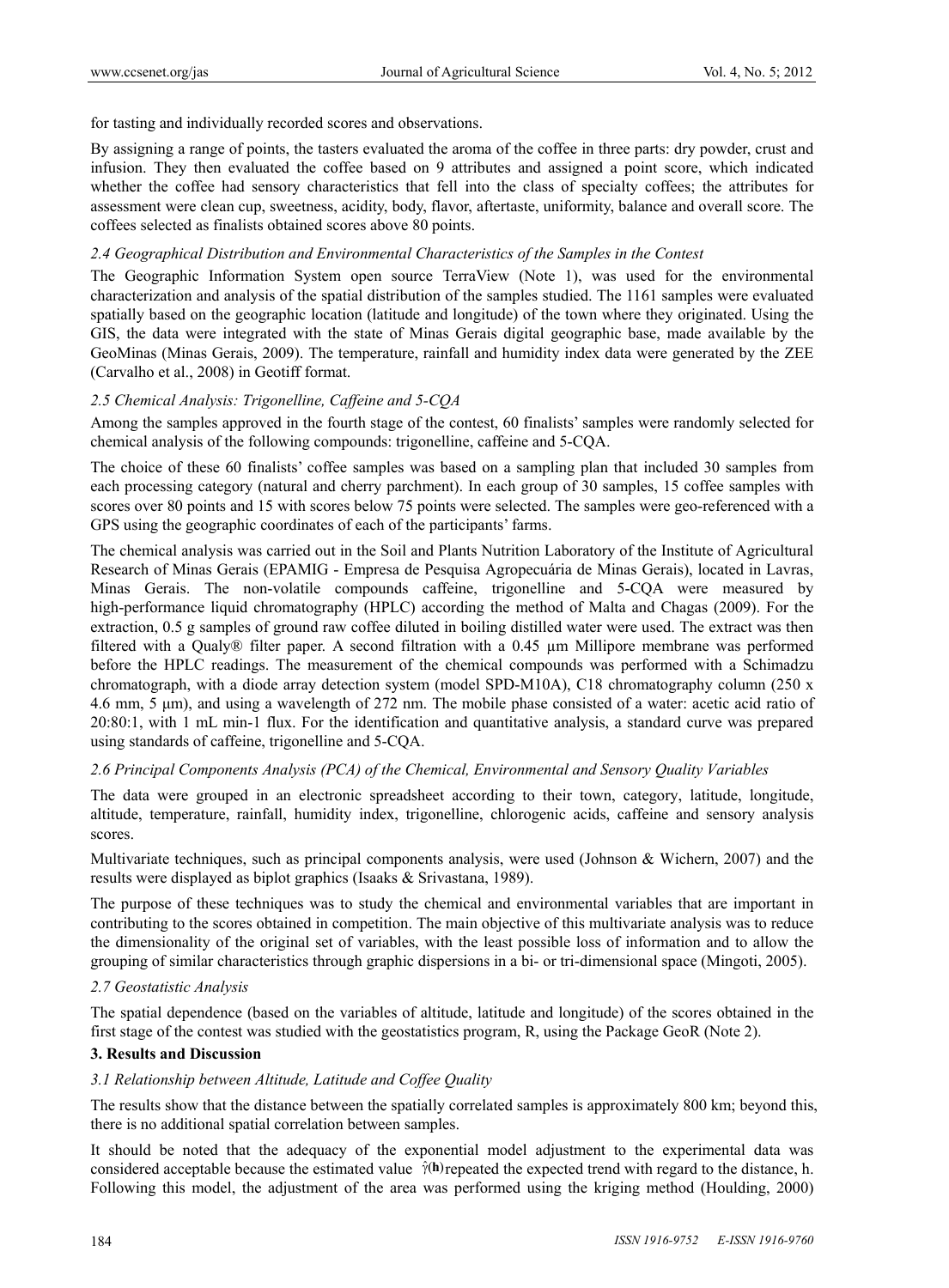because estimates based on this model are more precise and, therefore, more reliable.

Fig. 2 shows the surface obtained from the altitude, latitude and sensory quality data. The results prove that the beverage quality scores varied with the altitude, as a function of the latitude. In other words, the higher the altitude, the higher the score and the higher the latitude, the lower the need for high altitude to get a better score. This relationship was also noted by Avelino et al. (2005) who studied the effects of the exposure of the steeper slopes and different altitudes on the quality of the Costa Rica coffee terroirs. Other authors have also noted a relationship between geographical location and the influence of altitude on coffee characteristics in 20 regions of the world (Rodrigues et al., 2009).

## *3.2 Discrimination between High and Low Scores by Principal Components Analysis*

According to the principal components analysis, the determination of high and low scores is related to chemical, environmental and sensory quality variables.

The equations of the main components were estimated according to each factor presented in Tables 1 and 2. The coefficient of greater numbers to the first component was given by the moisture index and of lower numbers was given by the trigonelline concentration, both for natural coffee and for cherry parchment coffee.

The equations of the first two main components, PC1 and PC2, were obtained using the method of Johnson and Wichern (2007), by creating a matrix of correlation of the coffee samples' chemical, environmental and sensory quality variables. Although values presented for the first and second component are not high (46.00 and 18.04%), respectively, these values were sufficient to discriminate between the different processing categories of coffee in relation to environmental factors and quality parameters.

The results for cherry parchment coffees are shown in Table 1. The estimated coefficients for the two first components related to natural coffee are described in Table 2. As seen in Tables 1 and 2, the component PC1 is composed of environmental variables, and PC2 is composed of chemical variables.

The environmental and chemical variables that showed better correlation with the scores are represented in the biplot graphics in Fig. 3. The vectors indicate the variables that were determinant for the given score. To complement this, the scores graphic provided by each main component was able to discriminate the low scores (B) in the 1st and 4th quadrants and the high scores (A) in the 2nd and 3rd quadrants, as seen in Fig. 4.

The low scores (Fig. 4) were mainly influenced by the following variables: humidity index, rainfall and 5-CQA, as indicated by the vectors in the biplot graphic in Fig. 3. While working with the correlation between the quality of coffee beverages and the presence of chemical compounds, Farah et al. (2006) observed that the presence of 5-CQA is associated with beverages of lower quality. According to the literature, a reduction in the quality of coffee correlates with an increase in phenolic substances (Clifford, 1985; Mazzafera & Robson, 2000).

Amorim and Silva (1968) reported that chemical compounds, such as chlorogenic acids, exert a protective action. This action is explained by Cortez (1997), who observed that in humid and hot areas, during maturation and harvest, the moisture in the air promotes the activity of microorganisms that detract from the quality of the drink. Fig. 3 (B) and Fig. 4 (B) show the results for cherry parchment coffee. As seen in the biplot graphic in Fig. 3 (B), the vectors that indicate the variables that best discriminate the high scores from the low scores were the chemical variables trigonelline and caffeine, and the environmental variable temperature. Temperature was the variable that most contributed to the discrimination between scores. According to Malta and Chagas (2009) trigonelline is an important precursor of the volatile compounds that contribute to the aroma and taste of roasted coffee. Working with the *cafés-terroir* in Honduras, Avelino et al. (2002) noted that the effect of temperature is conditioned by the latitude and altitude and that those attributes jointly favor coffee quality, producing the local characteristics of taste and aroma.

The graphics in Fig. 3(B) and Fig. 4(B) show a distribution similar to the graphics seen in Fig. 3(A) and Fig. 4(A) for natural coffee. The variables that contributed most to the discrimination of high scores were temperature, trigonelline and caffeine and the variables that correlated with low scores were rainfall, humidity index and 5-CQA. However, for cherry parchment coffee, as seen in Fig. 4(B), the component long (longitude) provided a small contribution to the discrimination of low scores when evaluating the whole set of nine variables. This contribution was not seen for natural coffee.

## **4. Conclusions**

The chemical variable 5-CQA, and the environmental variables humidity index and temperature, can be used to discriminate the drinking quality of coffee with dry processing, i.e., natural coffee. For peeled coffee, temperature was the variable that most contributed to the discrimination of high scores. The spatial analysis of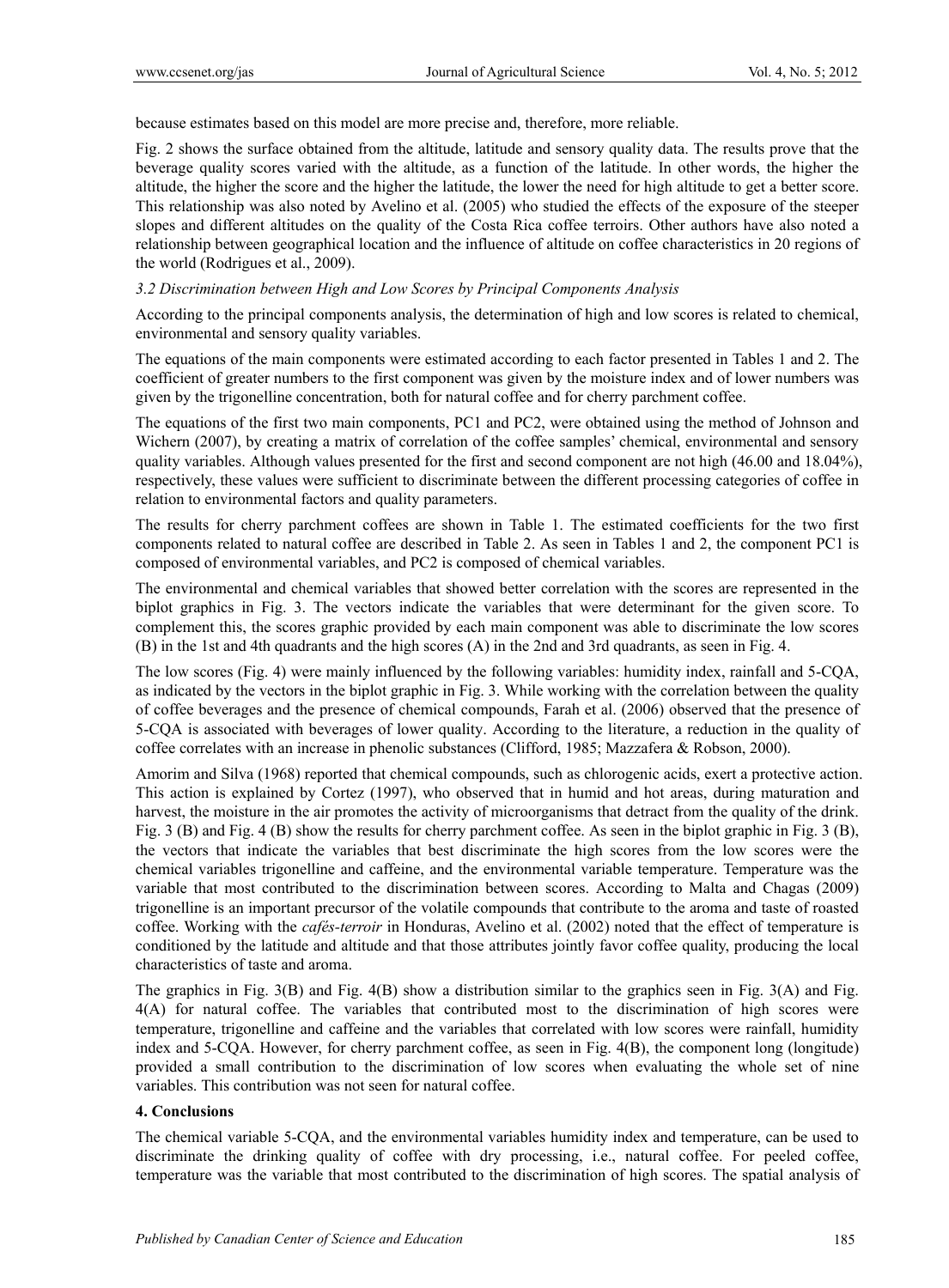coffee sample scores shows that the higher the altitude, the higher the score awarded in the contest. In lower latitudes, the influence of altitude on producing the best quality coffee was lower.

Through this study, it was possible to pinpoint the factors that determine and characterize the quality of coffee in the state of Minas Gerais. Similar studies have not yet been carried out for coffee from other regions of Brazil. This work was exploratory and illustrative, in that the geographical coordinates used referred to the municipal centers of origin of the samples and were not accurate enough to formulate clear predictions about the spatial quality. However, due to the environmental variability and territorial scope of Minas Gerais, the results provide a first "snapshot" of the spatial distribution of the quality of coffee produced in the state and its relationship to the geographical environment.

#### **Acknowledgements**

The authors are grateful to Empresa de Pesquisa Agropecuária de Minas Gerais (EPAMIG), Coordenação de Aperfeiçoamento de Pessoal de Nível Superior (CAPES), Conselho Nacional de Desenvolvimento Científico e Tecnológico (CNPq), Empresa Brasileira de Pesquisa Agropecuária (EMBRAPA CAFÉ) and Fundação de Amparo a Pesquisa do Estado de Minas Gerais (FAPEMIG) for the support given to this work.

#### **References**

Amorim, H. V., & Silva, D. M. (1968). Relationship between the polyphenol oxidase activity of coffee beans and the quality of beverage. *Nature*, *219*, 381-382. http://dx.doi.org/10.1590/S0103-90161993000200008

Associação Brasileira Da Indústria De Café. (2009). *Guia da qualidade dos cafés do Brasil – safra 2009*. Rio de Janeiro:ABIC. 111p.

Avelino, J., Barboza, B., Araya, J. C., Fonseca, C., Davrieux, F., Guyot, B., & Cilas, C. (2005). Effects of slope exposure, altitude and yield on coffee quality in two altitude *terroirs* of Costa Rica, Orosi and Santa María de Dota. *Journal of the Science of Food and Agriculture*, *85*, 1869-1876. http://dx.doi.org/10.1002/jsfa.2188

Avelino, J., Perriot, J. J., Guyot, B., Pineda, C., Decazy, F., & Cilas, C. (2002). *Ver une identification de cafés-terroir au Honduras*. Montpeller Cedex: Plantations Recherche Developpement. ISBN: 2876146061.

Brasil. (2003). Ministério da Agricultura, Pecuária e Abastecimento. *Instrução Normativa n. 08, de 11 de junho de 2003*. Available in: < http://www.pr.gov.br/claspar/pdf/cafebenef008\_03.pdf>. Accessed on August 15, 2011. http://dx.doi.org/21000.006212/2002-41

Brazil Speciality Coffee Association - Bsca. (2007). *Cafés especiais*. Available in: http://www.bsca.com.br. Acessed on August 15, 2011. ISSN: 1838-3439.

Carvalho, L. G., Oliveira, M. S., Alves, M. C., Vianello, R. L., Sediyama, G. C., Castro Neto, P., & Dantas, A. A. A. (2008). Clima. In J. R. SCOLFORO, L. M. T. CARVALHO & A. D. OLIVEIRA (Ed.). *Zoneamento Econômico Ecológico de estado de Minas Gerais: Componente geofísico e biótico.* (pp. 89-102). Editora UFLA. ISBN: 9788587692535.

Clifford, M. N. (1985). Chlorogenic acids. In R. J. CLARKE & R. MACRAE (Ed.) *Coffee* (pp. 153-202) Elsevier Applied Science. http://dx.doi.org/10.1016/0308-8146(87)90167-1

Companhia Nacional De Abastecimento. (2011). Central de informações agropecuárias. Available in:<http://www.conab.gov.br/>. Acessed on August 15, 2011.

Cortez, J. G. (1997). Aptidão climática para qualidade da bebida nas principais regiões cafeeiras de Minas Gerais. *Informe Agropecuário*, *18*, 27-31. http://dx.doi.org/10.1590/S0100-204X2004000200013

Decazy, F., Avelino, J., Guyot, B., Perriot, J. J., Pineda, C., & Cilas, C. (2003) Quality of Different Honduran Coffees in Relation to Several Environments. *Journal of Food Science*, *68*, 2357-2361. http://dx.doi.org/10.1111/j.1365-2621.2003.tb05772.x

Farah, A., Monteiro, M. C., Calado, V., Franca, A. S., & Trugo, L. C. (2006). Correlation between cup quality and chemical attributes of Brazilian coffee. *Food Chemistry*, London, *98*, 373-380. http://dx.doi.org/10.1016/j.foodchem.2005.07.032

Fundação Centro Tecnologico De Minas Gerais. (1983). *Diagnostico ambiental do Estado de Minas Gerais*. Belo Horizonte: CETEC, (Série de Publicações Técnicas, 10). ISSN-0100-9540.

Houlding, S. W. (2000). *Practical Geostatistics: modeling and spatial analysis*. Springer Verlag. 159p. http://dx.doi.org/10.1007/3-540-48019-6\_3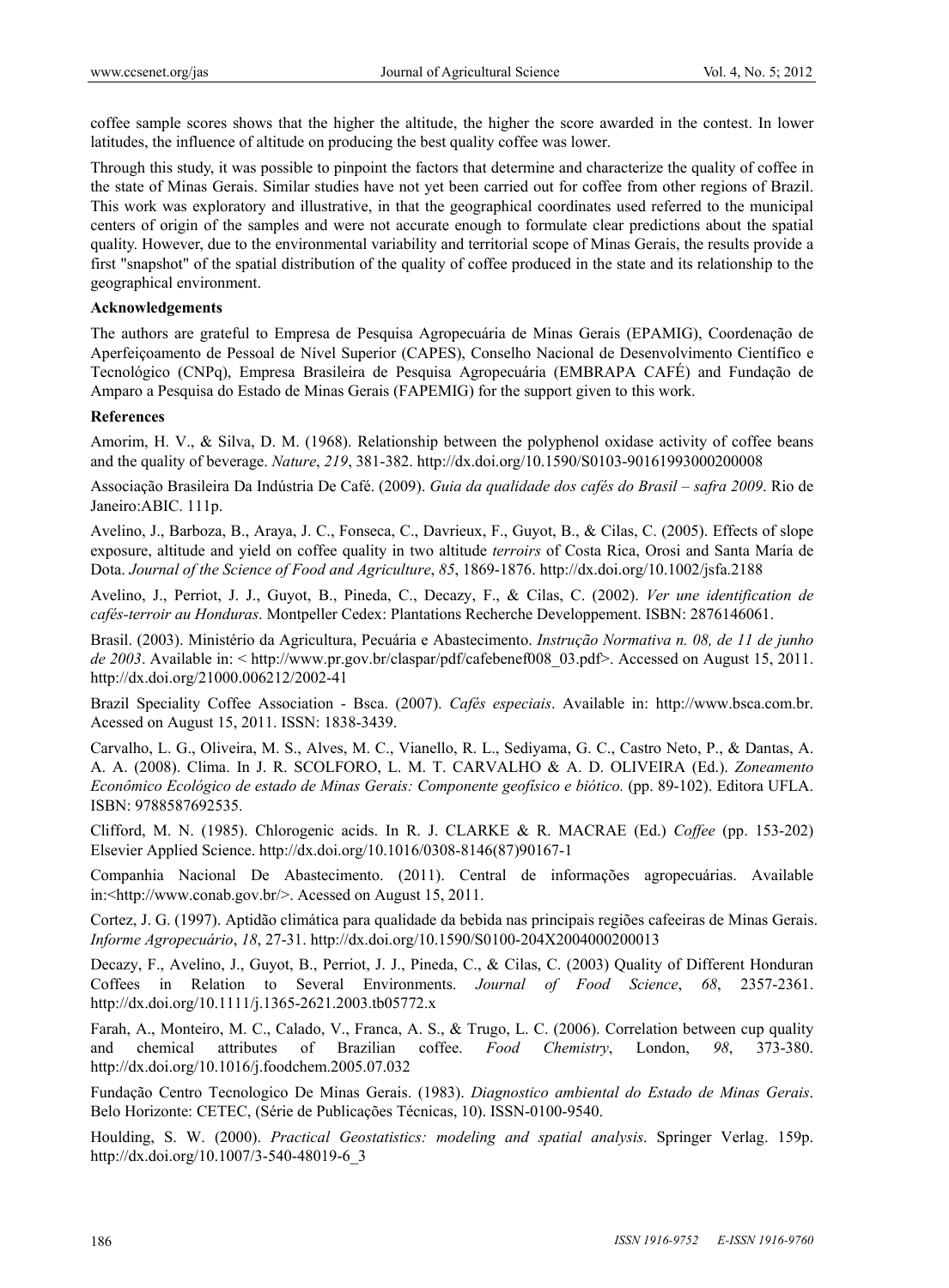Isaaks, E. H., & Srivastana, R. M. (1989). *An introduction to applied geostatistics*. Oxford University, 561p. ISBN 0195050134.

Johnson, R. A., & Wichern, W. D. (2007). *Applied Multivariate Statistical Analysis*, (385-398). Prentice Hall. ISBN 10: 0131877151.

Malta, M. R., & Chagas, S. J. R. (2009). Avaliação de compostos não-voláteis em diferentes cultivares de cafeeiro produzidas na região Sul de Minas Gerais. *Acta Scientiarum Agronomy, 31*, 57-61. http://dx.doi.org/10.4025/actasciagron.v31i1.6629

Mazzafera, P., & Robinson, S. P. (2000). Characterization of polyphenol oxidase in coffee. *Phytochemistry*, *55*, 285-296. ISSN/ISBN: 00319422.

Minas Gerais. (2008). *Portaria n. 165, de 27 de abril de 1995*. Delimita regiões produtoras de café do estado de Minas Gerais para a Instituição do Certificado de Origem. Available in: <http://www.ima.gov.br> Acessed on August 15, 2011.

Minas Gerais. (2009). Secretaria de Estado da Agricultura. *Mapas Geopolítico de Minas Gerais.* IGA/CETEC. Available in: <http://www.geominas.mg.gov.br>. Acessed on August 15, 2009.

Mingoti, S. A. (2005). *Análise de dados através de métodos de estatística multivariada: uma abordagem aplicada.* Editora UFMG. ISBN 857041451X

Rios, J. N. G. (1997). Certificado de origem e Qualidade do café. *Informe agropecuário*, 18, 69-72. ISBN: 01003364.

Rodrigues, C. I., Maia, R., Miranda, M., Ribeirinho, M., Nogueira, J. M. F., & Máguas, C. (2009). Stable isotope analysis for green coffee bean: a possible method for geographic origin discrimination. *Journal of Food Composition and Analysis, 22*, 463-471. http://dx.doi.org/10.1016/j.jfca.2008.06.010

Scolforo, J. R., Carvalho, L. M. T., & Oliveira, A. D. (2008). *ZEE–Zoneamento Ecológico Econômico de Minas Gerais*. Editora UFLA. ISBN: 9788587692535.

## **Notes**

Note 1. *TerraView*. Available in: <http://www.dpi.inpe.br/geoinformacao.php>. Accessed in September 2008.

Note 2. Available in: (The R Project for Statistical Computing) www.r-project.org, 2008.

| Table 1. Coefficients of the equations of the two first components, estimated by sampling the correlation matrix |  |  |  |
|------------------------------------------------------------------------------------------------------------------|--|--|--|
| of the cherry parchment coffee chemical, environmental and quality variables                                     |  |  |  |

| Variable       | PC <sub>1</sub> | PC <sub>2</sub> |
|----------------|-----------------|-----------------|
| Latitude       | 0.386           | $-0.232$        |
| Altitude       | 0.281           | 0.171           |
| Longitude      | 0.230           | 0.344           |
| Temperature    | $-0.458$        | 0.035           |
| Rainfall       | 0.441           | 0.093           |
| Humidity index | 0.469           | $-0.013$        |
| Trigonelline   | $-0.086$        | $-0.537$        |
| 5-CQA          | 0.160           | $-0.554$        |
| Caffeine       | $-0.131$        | $-0.343$        |
| Score          | 0.213           | $-0.276$        |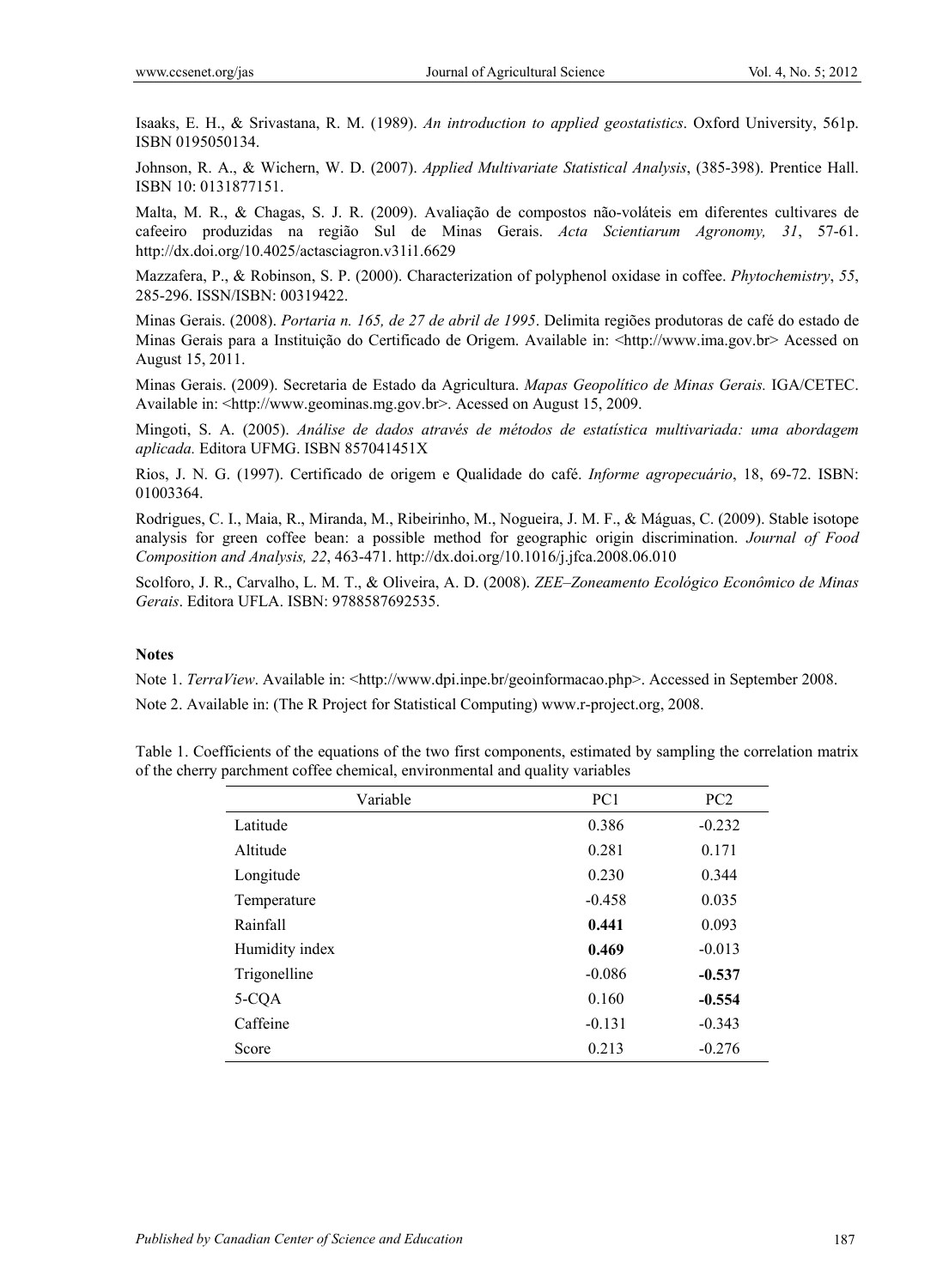| Variable       | PC <sub>1</sub> | PC <sub>2</sub> |  |
|----------------|-----------------|-----------------|--|
| Latitude       | 0.394           | $-0.122$        |  |
| Altitude       | 0.261           | 0.240           |  |
| Temperature    | $-0.465$        | 0.028           |  |
| Rain fall      | 0.408           | $-0.071$        |  |
| Humidity index | 0.472           | $-0.111$        |  |
| Trigonelline   | $-0.096$        | $-0.620$        |  |
| 5-CQA          | 0.140           | $-0.399$        |  |
| Caffeine       | $-0.139$        | $-0.605$        |  |
| Score          | 0.350           | $-0.024$        |  |

Table 2. Coefficients of the equations of the two first main components, estimated by sampling the correlation matrix of the natural coffee chemical, environmental and quality variables



Figure 1. Map of the coffee regions in the State of Minas Gerais, adapted by Rios (1997)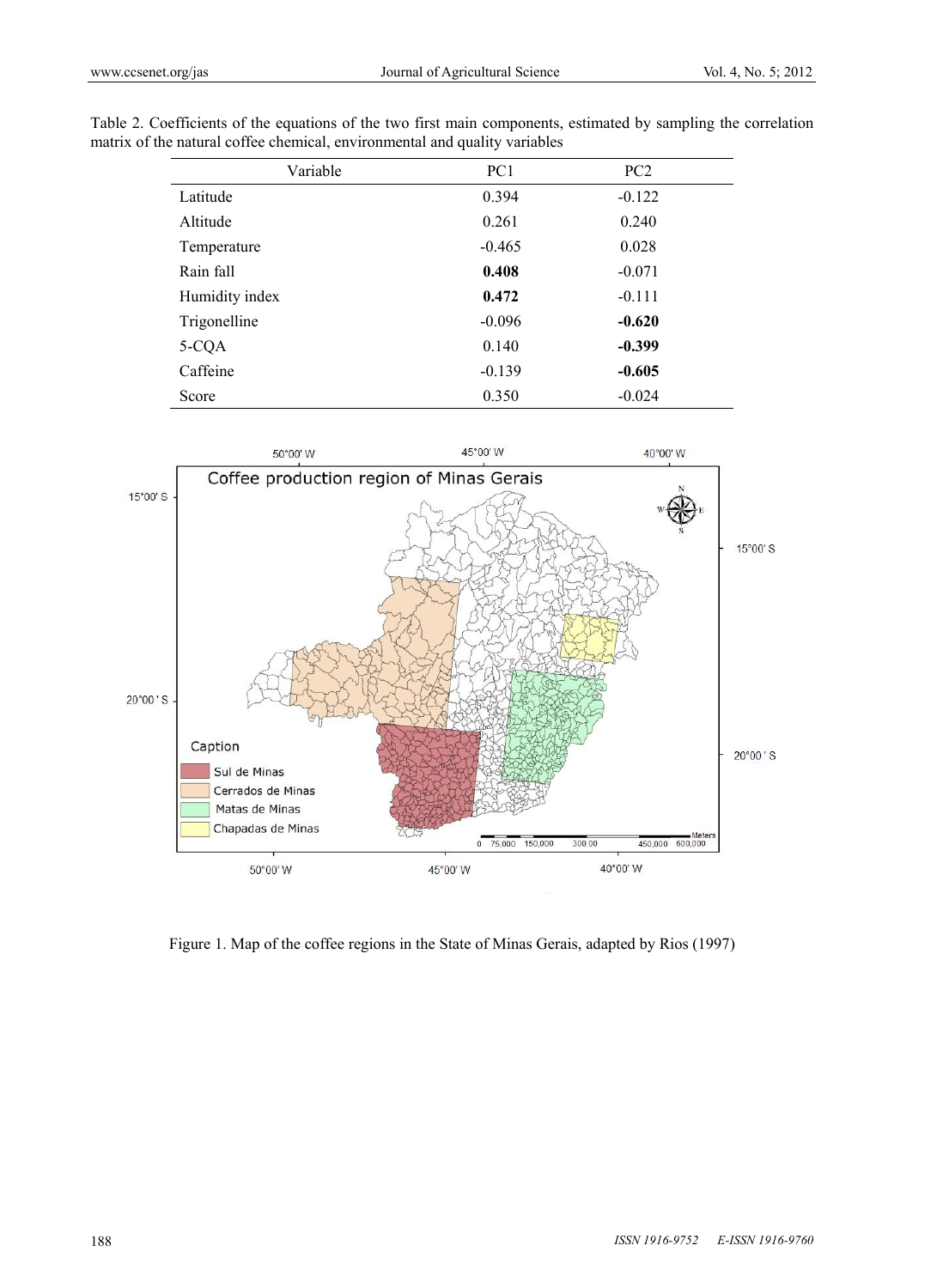

Figure 2. Coffee samples surface, showing the relationship of the beverage quality score, altitude and latitude



Figure 3. Biplot of the environmental, chemical and sensory quality variables for (A) natural coffee and (B) cherry parchment coffee. Score, rainfall, humidity index (H. index), temperature (temp), altitude (alt), latitude (lat), longitude (long), trigonelline (trig), caffeine (cafein) and 5-CQA